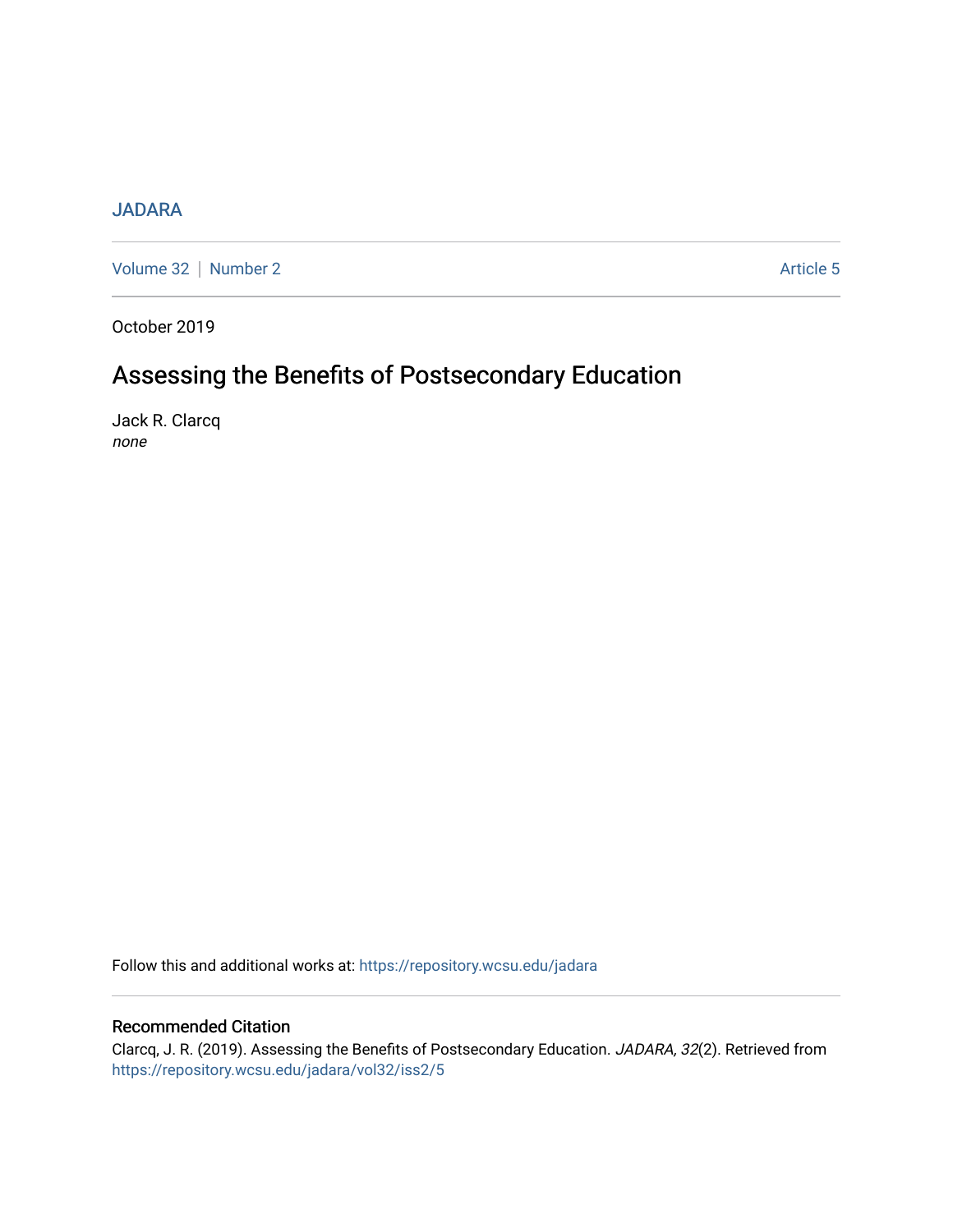### ASSESSING THE BENEFITS OF POSTSECONDARY EDUCATION'

### Jack R. Clarcq & Gerard G. Walter

### **Abstract**

As competition for public funding to support postsecondary education and training increases, public policy makers are demanding evidence of the benefits of their investments. This paper reports on the development of a model to assess return on investments made by the federal government (societal) in education of deaf and hard of hearing persons at the postsecondary level. It also deals with individual investments of deaf and hard of hearing students and a return or benefit on their personal investment. The model was adapted from work done by Ehrenberg and Smith at Cornell University and from joint research conducted by the National Technical Institute for the Deaf and the Social Security Administration.

### Need for Program Assessment

The United States has a long history of public policy focusing on . .increasing the ability of disabled workers to overcome their impairment through rehabilitation and job training " (Berkhauser & Haveman, 1982, p. 96). In the U.S., disability policy has provided job education and training, counseling, and job-placement services designed to assist the disabled worker gain access to and accommodation in the work place and society at large.

As competition for public funding to support education and training programs for working age disabled persons increases, programs are under increasing pressure to document and communicate the individual and societal benefits of their efforts. "Disability programs resulting from public policy and supported by federal and state funding are being challenged to see... whether the programs comprise the most efficient and equitable means of providing protection and social adequacy. [The evaluation is being spurred by a sense that]... the costs [of] these programs and taxes required to finance them are greater than necessary to provide a socially acceptable safety net" (Berkhauser & Haveman, 1982, p. 1). James

<sup>&</sup>lt;sup>1</sup> The research reported in this document was conducted in the course of an agreement between Rochester Institute of Technology and the U.S. Department of Education.

Editor's Note: Originally published in the conference proceedings from the PEPNet '98 Biennial Conference on Postsecondary Education for Persons who are Deat or Hard of Hearing in April 1998. Permission to reprint this article was granted by the author and by the editor of the conference proceedings.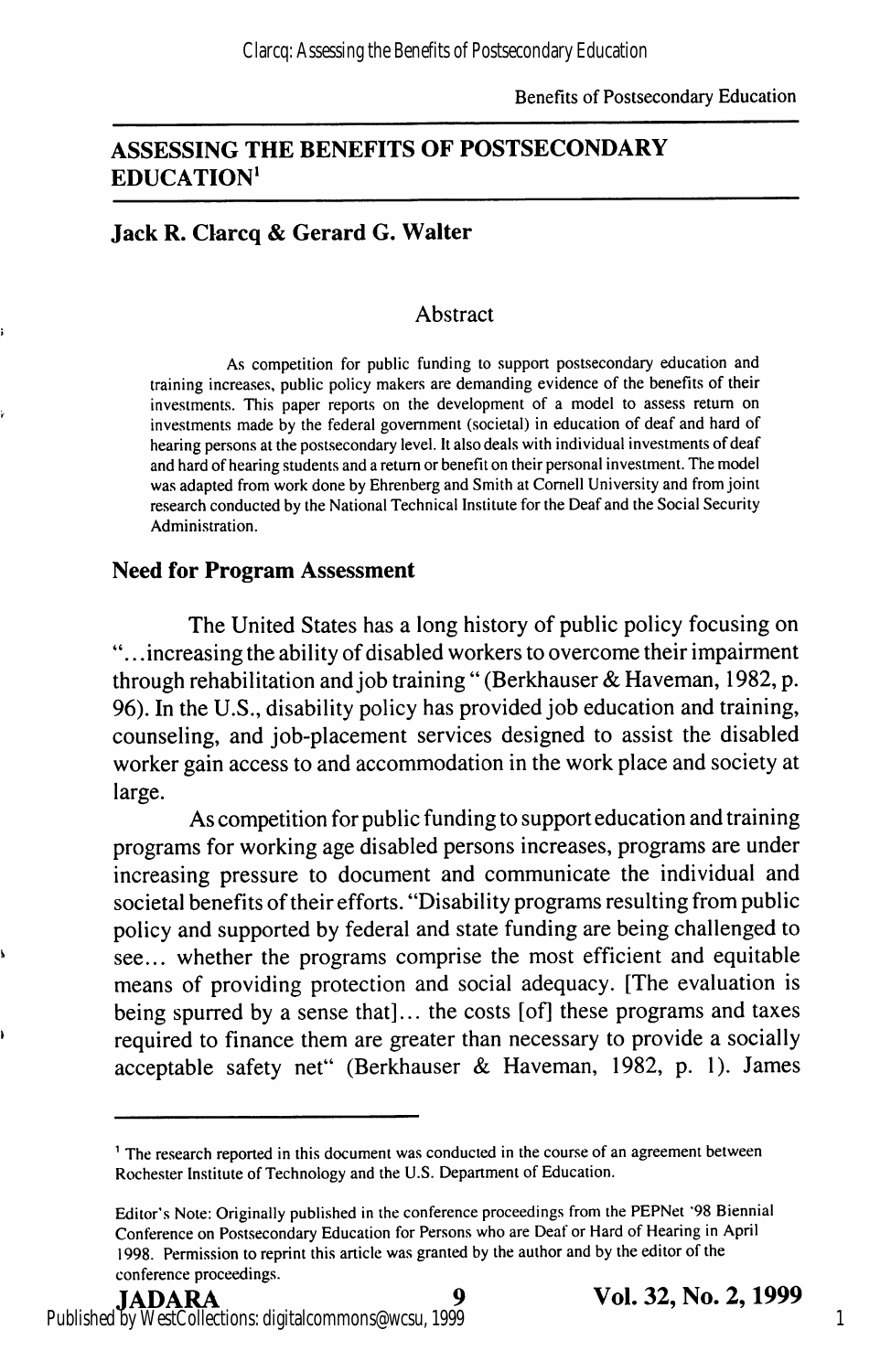Carpenter states "As dollars become more scarce, accountability will become more strict. If [funded] programs cannot show quality use of dollars, then [the] chance of securing... funding is not good" (Forest, 1989, p. 341).

Programs that prepare working age disabled persons for employment are accountable to a broad constituency base including students/clients, parents, employers, professionals, philanthropists, government policy makers, and the general public. Organizations need to provide constituencies with "...a better sense of what is being achieved with public resources" (Ruppert, 1994, p. 2).

While it is assumed that programs for individuals with disabilities facilitate career enhancement and improvement in the quality of life for individuals, public officials also view the venture as a strategic investment (Ewell, 1991). "From this perspective, accountability becomes less a question of equitable and efficient operations than documenting a concrete return on investment"(Ewell, 1991 p. 14). Programs need to assess both individual and societal benefits. A fundamental question is "Does society receive a good return for its... investment or would the money be better spent elsewhere?" (Leslie, 1990, p. 271). Similarly, does an individual receive benefits from their investment in education? Programs should also address the following questions.

- "Does public policy yield employment and earnings benefits in excess of their costs, or do they fail to meet such an efficiency test? "(Berkhauser & Haveman, 1982, p. 67).
- What impact does education have on reducing dependency on Federal SSI and SSDI transfer programs?

There is a need to determine if publicly supported institutions, focusing on employment needs of disabled individuals, are achieving benefits tied to their mission and goals and in relationship to financial resources provided. Leaders should be proactive and not wait for a crisis to occur before documenting their institution's benefits. "Administrators who want to strengthen the position and image of their agency... can emphasize to... stakeholders the contributions and benefits to the agency that the stakeholders value. It is especially important to emphasize these contributions and benefits on an ongoing basis and not wait until budget cuts or other problems arise" (Knox, 1991, p. 245).

In 1965 the U.S. Congress passed the National Technical Institute for the Deaf (NTID) Act. This act was created in response to a need for postsecondary technical education and training for deaf individuals to prepare them for job entry and career mobility. NTID, a college of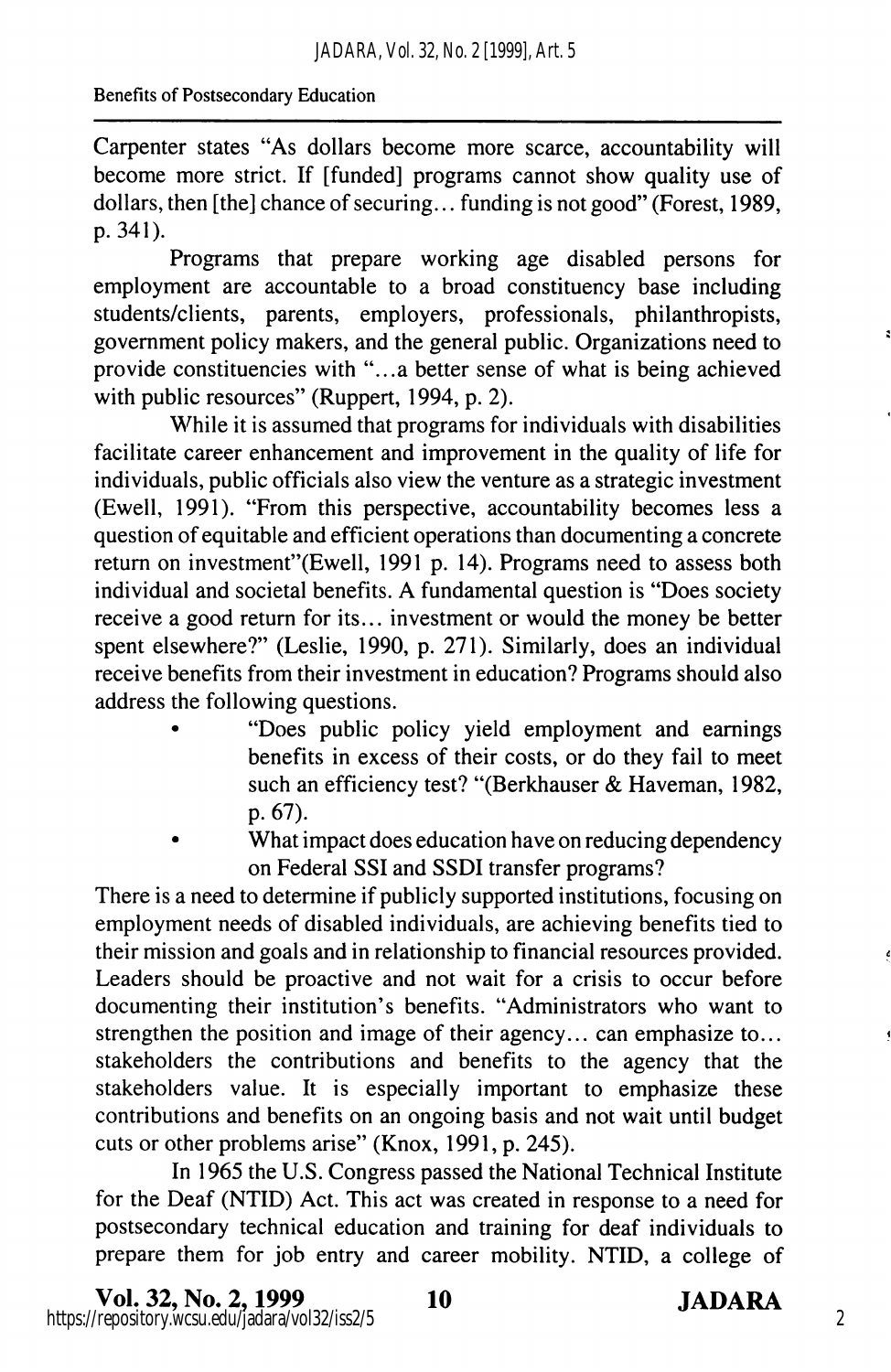Rochester Institute of Technology (RIT), receives approximately 80 percent of its annual budget from the federal government. NTID must challenge the premise that "...government intervention does not always yield benefits commensurate with costs" (Berkhauser & Haveman, 1982, p. 103).

Professionals working in the area of rehabilitation and education for deaf and hard of hearing persons have for a long time indicated that some of these people are made dependent by their reliance on funds available through SSI and SSDI. Yet there is no research to indicate whether such dependence exists and what variables impact receipt of such payments. NTID has a concern about the impact that education has on reducing dependency on these payments.

The goal of the research reported here is to document individual and societal investments and benefits of higher education. The following questions were addressed:

- What is the relationship between educational level and individual investments and benefits?
- What is the relationship between educational level and societal investments and benefits?

### Return on Investment — A Model

A model designed by Ehrenberg and Smith of Cornell University (1994) was used as a base for the information that follows (see Figure 1). In this model investments in education include costs of education and the outlay of funds to cover those costs. The costs also include lost earnings during the time the person was a student. Benefits are measured by increased earnings that result from these investments.

Investments in and benefits of education can be both individual and societal. Individual investments include forgone earnings, out-of-pocket costs, and loans incurred to cover educational costs. Increased earning power and improved quality of life are benefits of these individual investments. Societal investments include scholarships, direct state and federal appropriations, and grants in aid. The benefits to society from such investments include increased taxes as a result of higher earnings, reduced dependence on public assistance and an enlightened citizenry.

ą.

Ŋ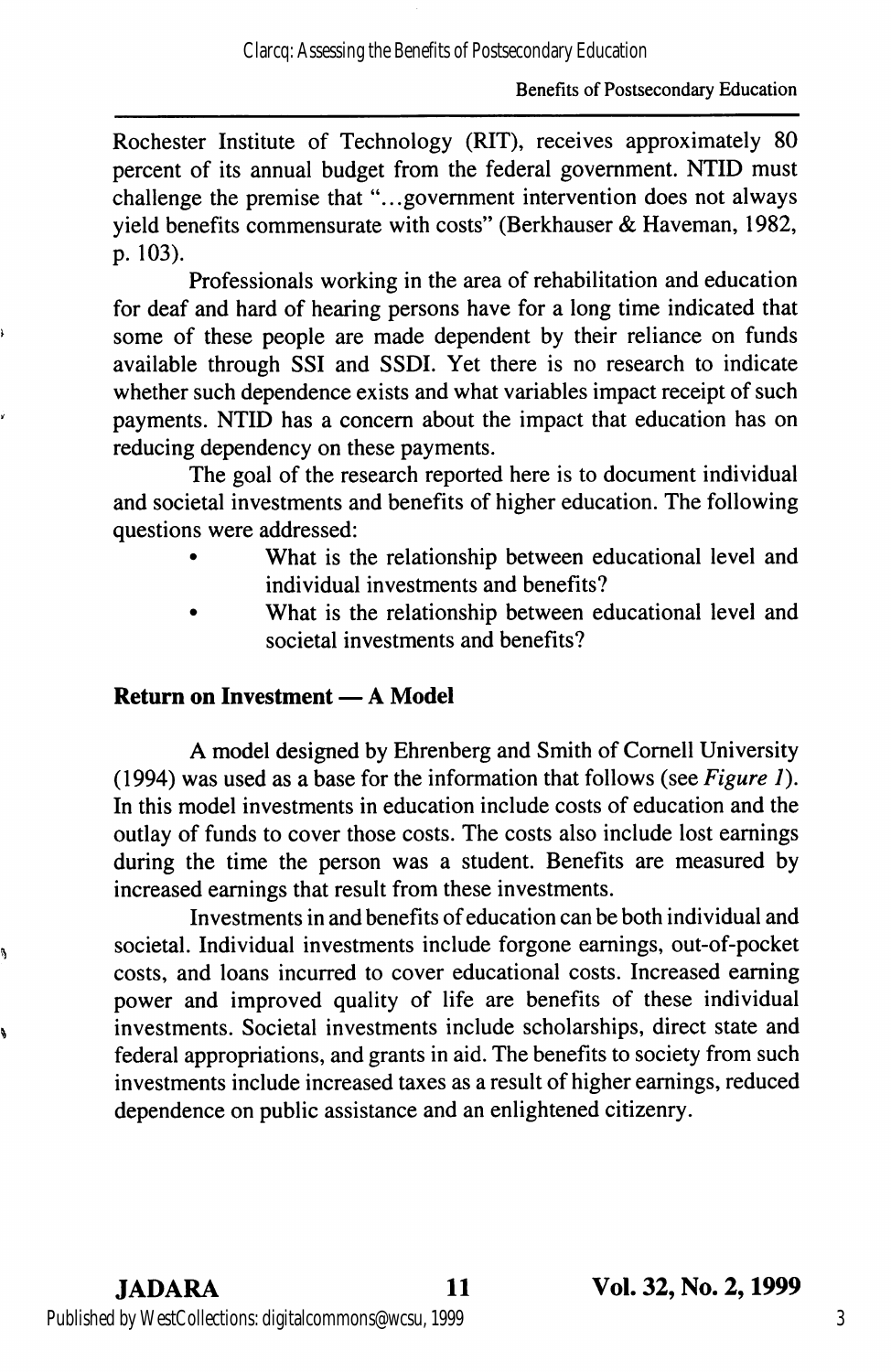

Source: Ehrenberg & Smith (1994)

# Applying the Model

The model was applied to NTID graduates in order to provide information about individual and societal benefits. To do this, an annuity formula (Ehrenberg & Smith, 1994) was adapted to spread the costs of education over a lifetime of work (40 years). The calculation was made using the formula:

#### $1-[1/(1+r)^n]$ r

Here Y equals the total investment, X equals the yearly payment resulting from the investment, r equals the rate of interest realized, and n equals the number of years of work. Solving the equation for X yields a yearly amount a person must earn to return their investment.

# Individual Benefits

The formula was applied to an average NTID bachelors graduate who has spent six years to get an education, and individually invested a total of  $$96,000^2$  (Y in the formula). This student must make \$3,290 (X in the formula) a year more than a person who did not attend NTID. The \$3,290 assumes that a person will work for 40 (n in the formula) years and

https://repository.wcsu.edu/jadara/vol32/iss2/5

F

7

 $^{2}$  \$60,000 in lost earnings and \$36,000 for out of pocket expenses.<br>**Vol. 32. No. 2. 1999** 12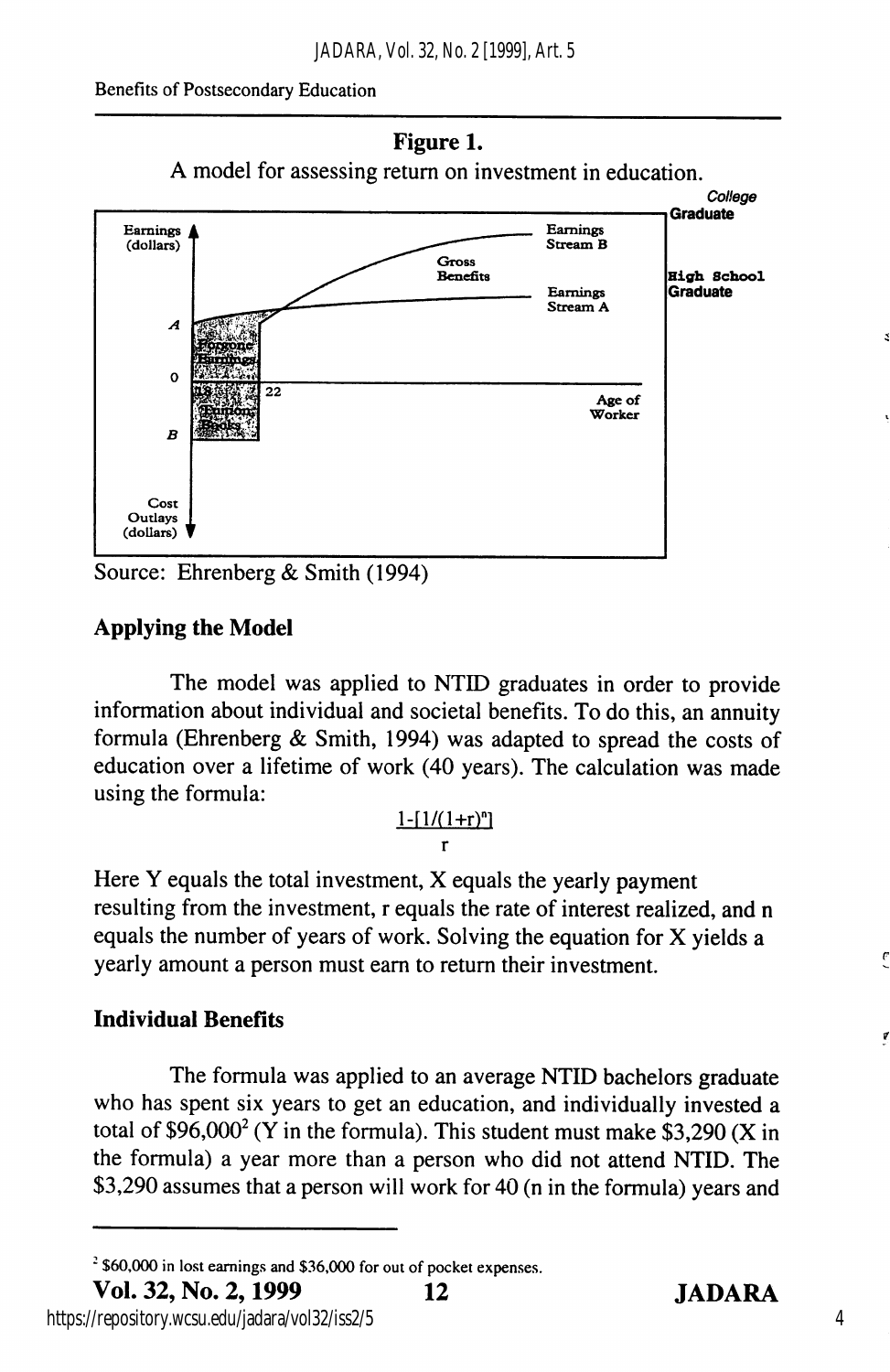net 2 percent on their investment (r in the formula) a year. This is after discounting the interest rate (6%) by an average inflation rate of 4 percent.

After determining the amount a student must make each year to recoup their investment in education (\$3,290), the authors calculated how much this amount exceeds the earnings of individuals who did not make the investment in higher education. Figure 2 plots the differences in earnings between NTID bachelor graduates and high school graduates who did not attend college. As can be observed, the difference grows each year. For the first 25 years of work (age 25 to 50) the mean difference between deaf workers with only a high school diploma and deaf workers with a bachelor degree from RIT averages \$8,986 per year.

### Figure 2.

Earnings differences between NTID bachelor graduates and high school graduates.



### Societal Benefits

The federal government contributes annually approximately \$25,000 to the support a student attending NTID. For a student enrolled in a bachelor's degree program this will total approximately \$125,000 by the time of graduation. The same annuity formula described above can be applied to determine the amount of taxes a student must pay each year in order to return the \$125,000 to the federal treasury. From these calculations we find that a student will need to contribute an average of \$4,569 dollars in taxes each year for 40 years to return the federal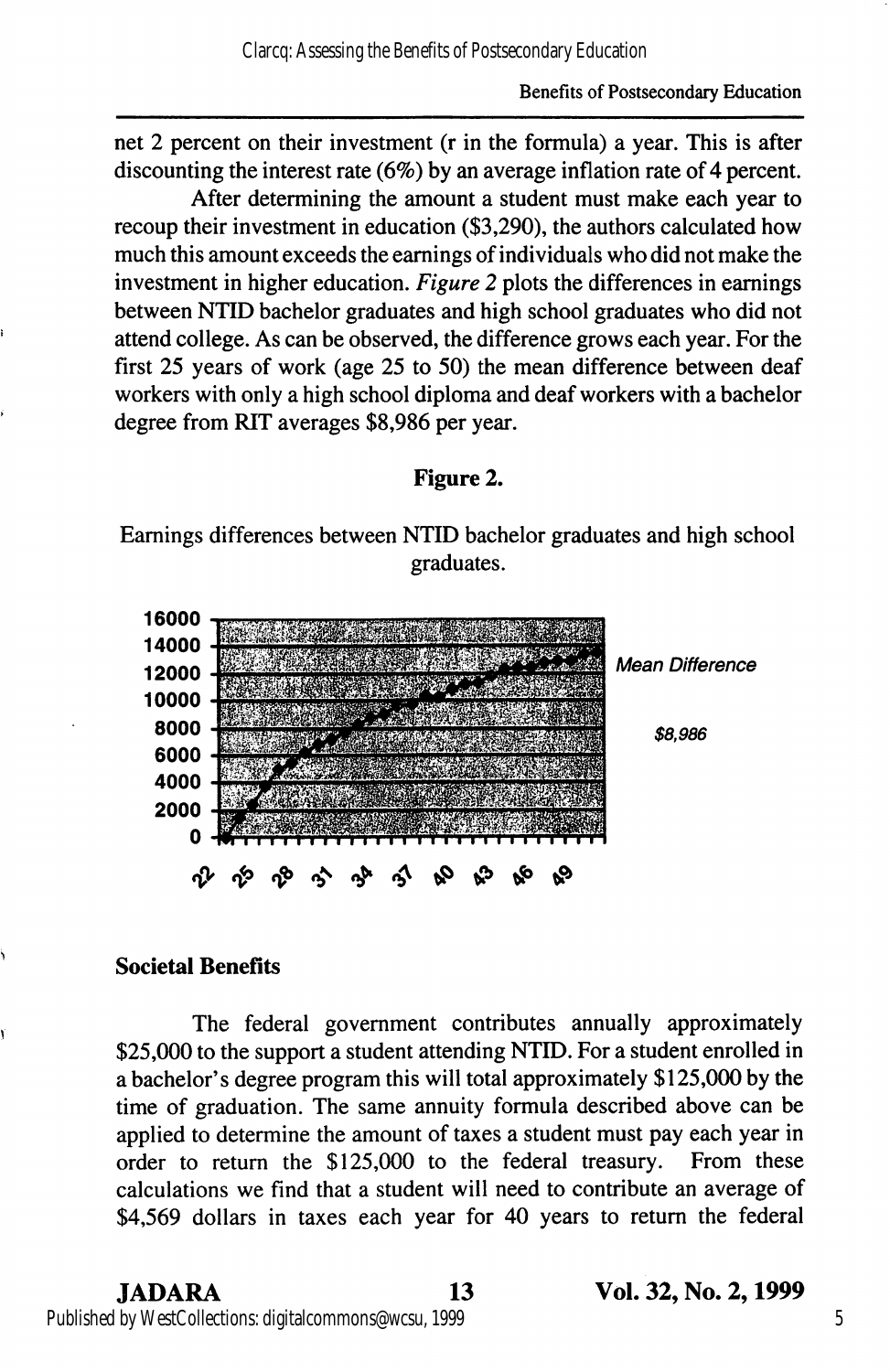investment. Figure 3 shows that for 25 years of work<sup>3</sup> NTID bachelor graduates contribute an average of \$6,632 in federal taxes. This figure represents an additional \$2,063 taxes paid on average to the federal treasury, beyond the \$4,569 needed to repay the federal investment.





### **Discussion**

Investments in college are individual and societal. Individual investments for students attending NTID can easily amount to \$16,000 a year when one considers \$10,000 in lost wages and average out-of-pocket expenses of \$6,000. For four years of college these investments can total \$64,000. The model presented in this paper demonstrates that deaf and hard of hearing bachelor degree graduates earn additional income after graduation to more than return their individual investment. After 25 years of work, NTID bachelor degree graduates earn, on average, \$8,986 per year more than deaf or hard of hearing persons with only a high school diploma. This amounts to a net annual individual return on investment of \$5,696, after subtracting their annuitized initial investment in their education of \$3,290.

The federal government annually contributes \$25,000 to support the education of deaf and hard of hearing students at NTID. For a 5-year bachelor program this amounts to \$125,000. This paper demonstrates that bachelor degree graduates return to the federal treasury an average of \$6,632 per year in federal taxes during their first 25 years of employment.

6

 $3$  Since NTID's oldest bachelor alumni have only been in the workforce 25 years we can only report on earnings covering that length of time.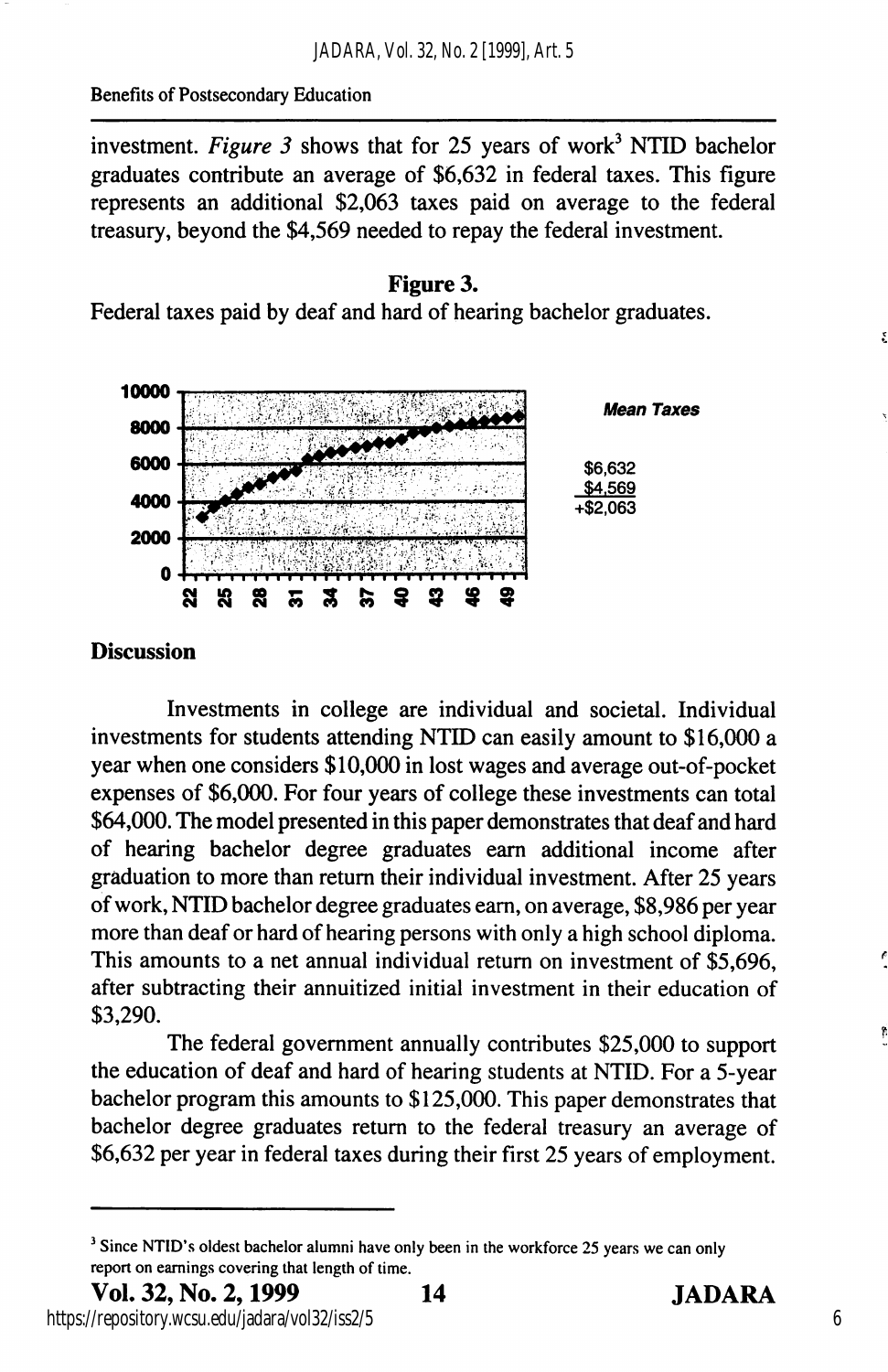This figure exceeds, by \$2,063, the annuitized amount of \$4,569 required payback the federal investment for their education.

### Implications

ì

Þ

ą,

a,

Studies conducted at NTID in collaboration with the Social Security Administration show that deaf and hard of hearing 30 year olds, with only a high school diploma, are more than three times as likely to be receiving SSI or SSDI than deaf or hard of hearing persons with a bachelor degree. These findings indicate that deaf and hard of hearing persons with only a high school diploma continue, as a group, to withdraw monies from the federal treasury well into their adult life. Conversely, deaf and hard of hearing college graduates, as a group, contribute to the treasury throughout a lifetime of work.

As a field, education for deaf and hard of hearing persons, needs to develop national normative information of the type presented in this paper to demonstrate the costs and benefits of funding postsecondary education. This can begin if individual programs develop databases to document the costs and benefits of their program. Finally, there is a need to communicate the results of such research to policy makers and funding agencies.

A next step for NTID is to develop a comprehensive societal cost and benefit model. The model will compare high school graduates who did not attend college with those attending NTID and exiting with degrees. This model will incorporate annualized earnings, annual federal taxes, federal transfer payments and labor force participation to estimate the return in investment to the federal treasury.

#### **REFERENCES**

Berkhauser, R. V., & Haveman, R. H. (1982). Disability and work economics of America. Baltimore: The Johns Hopkins University Press.

Ehrenberg, G., & Smith, R. (1994). Modem labor economics. New York: Harper Collins College Publishers.

Ewell, P. T. (1991). Assessment and public accountability: Back to the future. Change,  $23(6)$ , 12-17.

Forest L. B. (1989). The cooperative extension service. In S. B. Merriam & P. M. Cunningham (Eds.), Handbook of adult and continuing education (Chapter 25). San Francisco: Jossey Bass.

Published by WestCollections: digitalcommons@wcsu, 1999

JADARA 15 Vol. 32, No. 2,1999